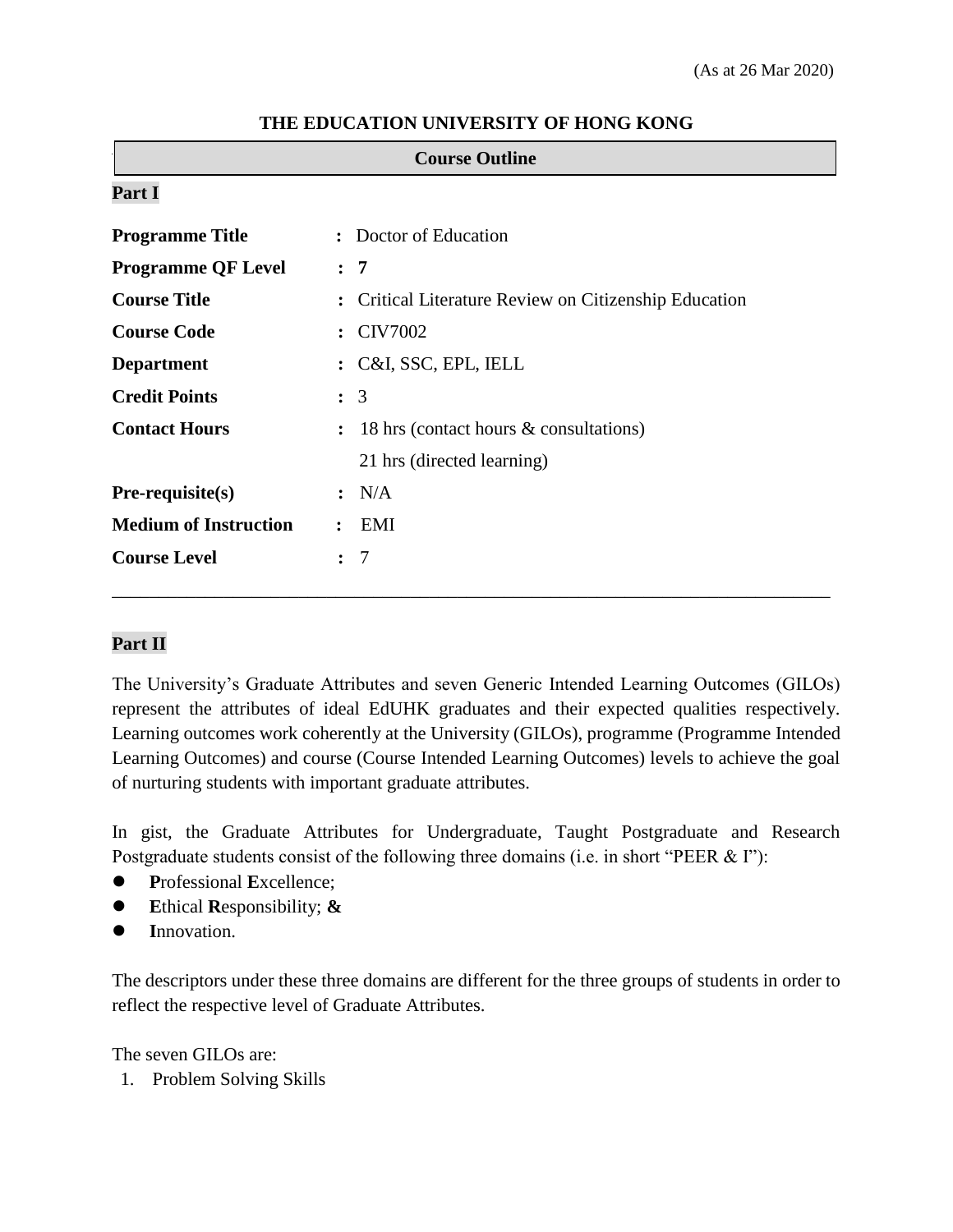- 2. Critical Thinking Skills
- 3. Creative Thinking Skills
- 4a. Oral Communication Skills
- 4b. Written Communication Skills
- 5. Social Interaction Skills
- 6. Ethical Decision Making
- 7. Global Perspectives

#### **1. Course Synopsis**

The course will strengthen the analytical skills of students and develop their background knowledge in civic and citizenship education. They will identify a range of literature in the area and undertake a critical examination of it. Students will develop competence in literature review techniques and in preparing writing suitable for publication. An examination of the theoretical(philosophical/sociological/cultural etc) frameworks under pinning research in one selected area of civic and citizenship education will be undertaken in order to identify methodologies, pedagogy and ethical issues related to the topic.

## **2. Course Intended Learning Outcomes** (CILOs)

*Upon successful completion of this course, students should be able to:* 

- $CLLO<sub>1</sub>$  Identify the main components of a literature review and the role they play in developing a critical approach to the literature of a topic.
- CILO<sup>2</sup> Identify the resources that are available for carrying out literature reviews.
- CILO<sup>3</sup> Analyze available literature to identify themes, trends and directions that can provide an underpinning for future research efforts
- CILO<sup>4</sup> Develop a literature review in one area of civic and citizenship education so as to highlight the needs for future research and the identification of a potential research topic.

## **3. Content, CILOs and Teaching & Learning Activities**

| <b>Course Content</b>                              | <b>CILOs</b> | <b>Suggested Teaching &amp;</b> |
|----------------------------------------------------|--------------|---------------------------------|
|                                                    |              | <b>Learning Activities</b>      |
| Problem identification and prioritizing of         | $C$          | Accessing electronic            |
| literature. Literature analysis and justification. |              | databases and sharing the       |
|                                                    |              | results.                        |
| Providing a cohesive and concise summary of        | $C$          | Using an electronic note        |
| relevant literature and establishing the context   |              | maker to compile                |
| of the topic or problem                            |              | summaries                       |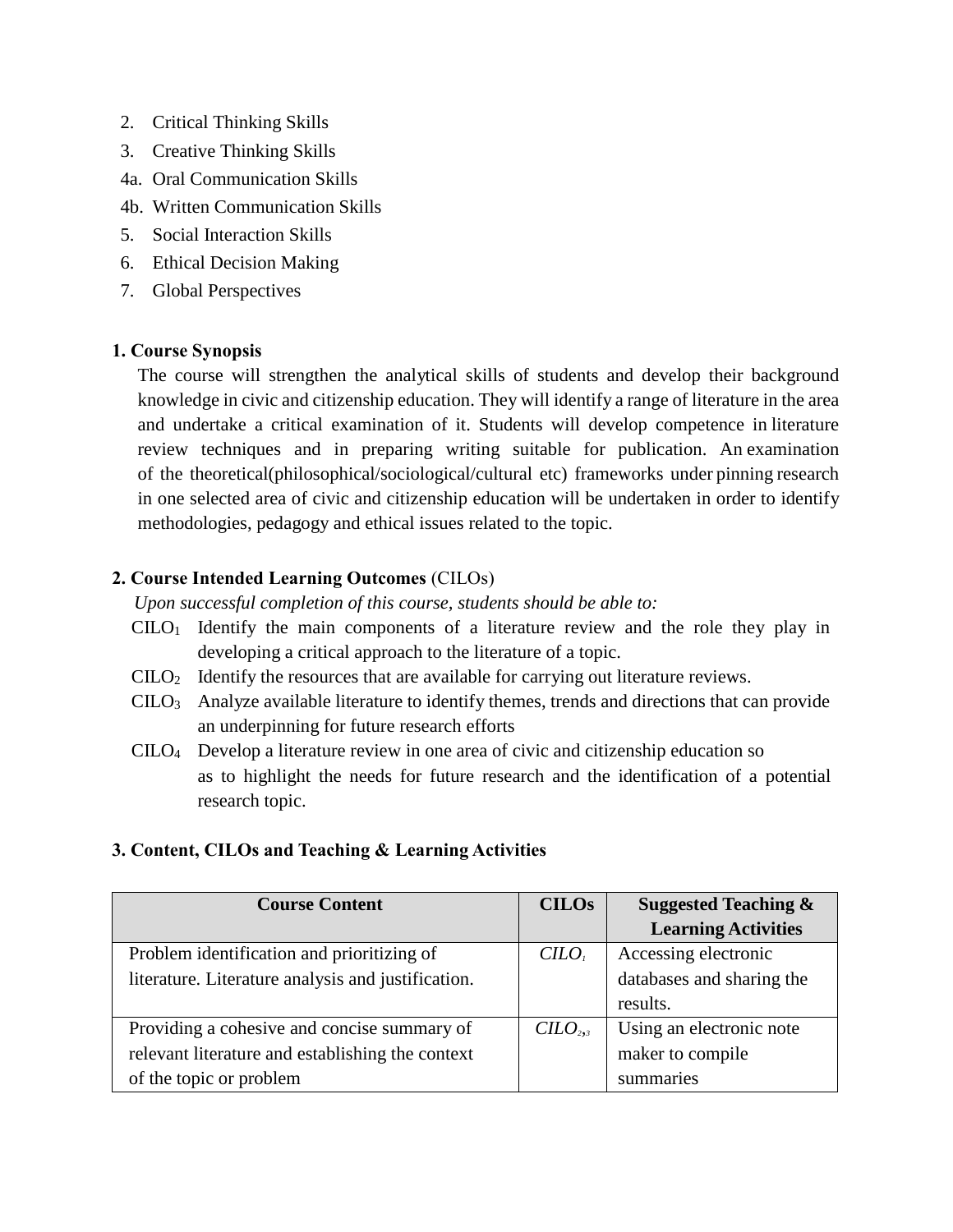| Identifying and comparing methodologies<br>and/or research methods                                                                         | CILO <sub>2.4</sub> | Group discussion of<br>research methodologies |
|--------------------------------------------------------------------------------------------------------------------------------------------|---------------------|-----------------------------------------------|
| Analysing previous findings and placing the<br>research in a historical context to show<br>familiarity with state-of-the-art developments. | $C$                 | Preparation of drafts for<br>discussion       |
| Writing a rationale and relevance for the study<br>- distinguishing what has been done from what<br>needs to be done;                      | $C$                 | Note making and<br>comparing                  |
| Establishing the context of the topic or<br>problem and rationalising its significance;                                                    | $C$                 | Note making and<br>comparing                  |
| Producing a relevant and justified conclusion                                                                                              | $C$                 | Note making and<br>comparing                  |

#### **4. Assessment**

| <b>Assessment Tasks</b>                                         | Weighting $(\% )$ | <b>CILO</b> |
|-----------------------------------------------------------------|-------------------|-------------|
| 3,000 - 4,000 English words:                                    | 100%              | $C$         |
| Critically review all pertinent literature in one area of civic |                   |             |
| and citizenship education: Identify sub-themes and key          |                   |             |
| issues related to the topic. Prepare a paper suitable for       |                   |             |
| publication in a refereed journal.                              |                   |             |
|                                                                 |                   |             |

 $\hat{\mathcal{L}}$ 

 $\label{eq:2.1} \frac{1}{2} \sum_{i=1}^n \frac{1}{2} \sum_{j=1}^n \frac{1}{2} \sum_{j=1}^n \frac{1}{2} \sum_{j=1}^n \frac{1}{2} \sum_{j=1}^n \frac{1}{2} \sum_{j=1}^n \frac{1}{2} \sum_{j=1}^n \frac{1}{2} \sum_{j=1}^n \frac{1}{2} \sum_{j=1}^n \frac{1}{2} \sum_{j=1}^n \frac{1}{2} \sum_{j=1}^n \frac{1}{2} \sum_{j=1}^n \frac{1}{2} \sum_{j=1}^n \frac{$ 

 $\mathcal{L}(\mathcal{L})$  and  $\mathcal{L}(\mathcal{L})$ 

 $\frac{1}{2}$ 

## **5. Required Text(s)**

Nil

# **6. Recommended Readings**

Arthur, J & Cremin, H. (2011). *Debates in citizenship education.* London, US: Routledge.

Banks, J. (2017). Failed citizenship and transformative civic education. *Educational Researcher*, *46* (7), 366-377.

Boland, A., Cherry, C. & Dickson, R. (2017). *[Doing a systematic review: A student's guide.](https://www.amazon.co.uk/Doing-Systematic-Review-Students-Guide/dp/1473967015/ref=pd_sbs_14_t_1/258-0291894-6385321?_encoding=UTF8&pd_rd_i=1473967015&pd_rd_r=3e680801-ba4b-4ab3-ac4b-51f0a406427d&pd_rd_w=j4xJs&pd_rd_wg=KJLA0&pf_rd_p=e44592b5-e56d-44c2-a4f9-dbdc09b29395&pf_rd_r=2VE72XK69D3KYAXDTJE4&psc=1&refRID=2VE72XK69D3KYAXDTJE4)*  Los Angeles, US: SAGE.

Booth, A. Sutton. A. & Papaioannou. (2016.), *[Systematic approaches to a successful](https://www.amazon.com/Systematic-Approaches-Successful-Literature-Review/dp/1473912466/ref=pd_sbs_14_t_0/141-4978519-1529026?_encoding=UTF8&pd_rd_i=1473912466&pd_rd_r=20a66ad6-da72-4fbd-aa41-d28619682d6d&pd_rd_w=FVEpB&pd_rd_wg=ERitR&pf_rd_p=5cfcfe89-300f-47d2-b1ad-a4e27203a02a&pf_rd_r=4NBC1RAKM9979K6216YV&psc=1&refRID=4NBC1RAKM9979K6216YV)  [literature review.](https://www.amazon.com/Systematic-Approaches-Successful-Literature-Review/dp/1473912466/ref=pd_sbs_14_t_0/141-4978519-1529026?_encoding=UTF8&pd_rd_i=1473912466&pd_rd_r=20a66ad6-da72-4fbd-aa41-d28619682d6d&pd_rd_w=FVEpB&pd_rd_wg=ERitR&pf_rd_p=5cfcfe89-300f-47d2-b1ad-a4e27203a02a&pf_rd_r=4NBC1RAKM9979K6216YV&psc=1&refRID=4NBC1RAKM9979K6216YV) Los Angeles: SAGE.*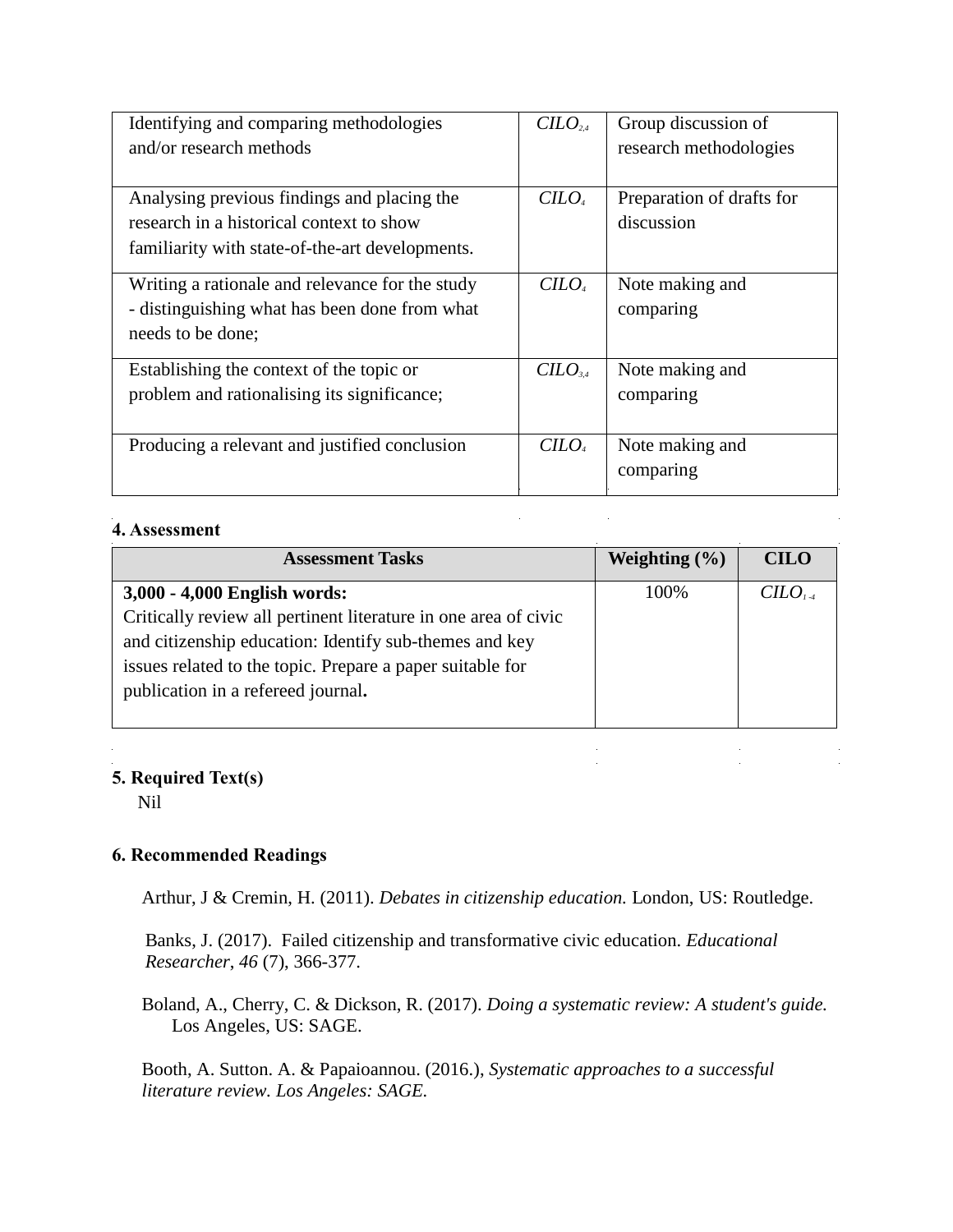Burgers, C., [Brugman,](https://www.sciencedirect.com/science/article/pii/S0378216619301924#!) B & [Boeynaems,](https://www.sciencedirect.com/science/article/pii/S0378216619301924#!) A. (2019). Systematic literature reviews: Four applications for interdisciplinary research. *Journal of Pragmatics,145*,102-109.

Côté, I., Sundström, M. & Sannerstedt, A. (2013). The 'state of the debate': A media analysis of the debates on liberalization and citizenship education in France, Sweden, and England, 2001–2010. *Education, Citizenship and Social Justice, 8*(2) 215-228.

Geboers, E., Geijsel, F., Admiraal.,W. & Geert ten Dam, G.(2013). Review of the effects of citizenship education. *Educational Research Review*, *9*, 158-173.

Gough, D., Oliver, S. & Thomas, J.(2017). *An introduction to systematic reviews.* Los Angeles, US: SAGE.

Hahn, C. (2010). Comparative civic education research: What we know and what we need to know. *Citizenship Teaching and Learning, 6(*1), 5–23.

Jahan, N., [Naveed,](https://www.ncbi.nlm.nih.gov/pubmed/?term=Naveed%20S%5BAuthor%5D&cauthor=true&cauthor_uid=27924252) S., [Zeshan,](https://www.ncbi.nlm.nih.gov/pubmed/?term=Zeshan%20M%5BAuthor%5D&cauthor=true&cauthor_uid=27924252) M. & [Tahir](https://www.ncbi.nlm.nih.gov/pubmed/?term=Tahir%20MA%5BAuthor%5D&cauthor=true&cauthor_uid=27924252) M. (2016). How to conduct a systematic review: A narrative literature review. *Cureus*, *8*(11), doi:10.7759/cureus.864.

Quaynor, L. (2012). Citizenship education in post-conflict contexts: A review of the literature. *Education, Citizenhsip and Social Justice, 7*(1), 33-57.

Tight M (2019) *Documentary research in the social sciences*. Los Angeles, US: SAGE

#### **7. Related Web Resources**

Literature Review in Education & Behavioral Sciences<http://libraries.adelphi.edu/research/tutorials/EdLitReview/> Literature Review [http://lrs.ed.uiuc.edu/tse-portal/literaturereview/junghyun-an-literature-review/literature](http://lrs.ed.uiuc.edu/tse-portal/literaturereview/junghyun-an-literature-review/literature-)review.html

#### **8. Related Journals**

*American Educational Research Journal British Journal of Educational Studies Australian Educational Researcher Harvard Educational Review Comparative Education Review Compare Cambridge Journal of Education Citizenship Teaching and Learning Citizenship Studies Citizenship, Economics and Social Education: An International Journal Education,*